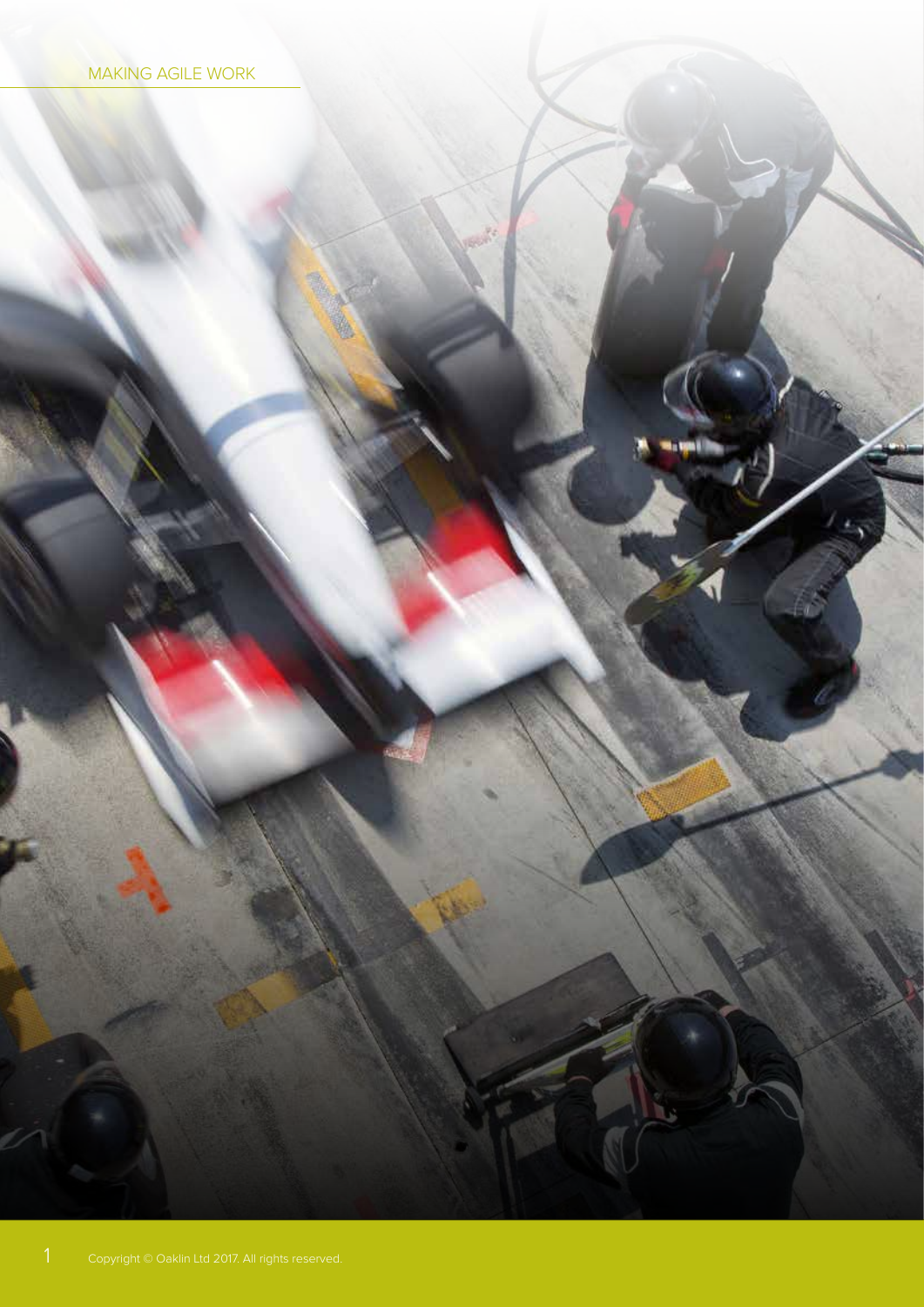Agile is mainstream. No longer solely the modus operandi of start-ups and software engineers, Agile principles and delivery methodologies are used cross-industry and cross-function by the world's largest and most complex companies. There must be something in it for Agile to have attained this level of adoption, and there is. Deployed in the right context, with the right people and processes, there are clear advantages to the approach, which can achieve benefits with relatively small investments.

There are plenty of Agile definitions online, with multiple terms used to describe the same process steps, documents and stages. Whilst we at Oaklin have our own views on the specifics of implementing Agile processes, this Insight focuses on the rationale for 'going Agile' and the major factors that influence the success of Agile delivery implementation. In particular those that drive rapid evolution and pilot-to-scale expansion. This insight delivers pragmatic advice on the advantages of this methodology and explains how to unlock its success.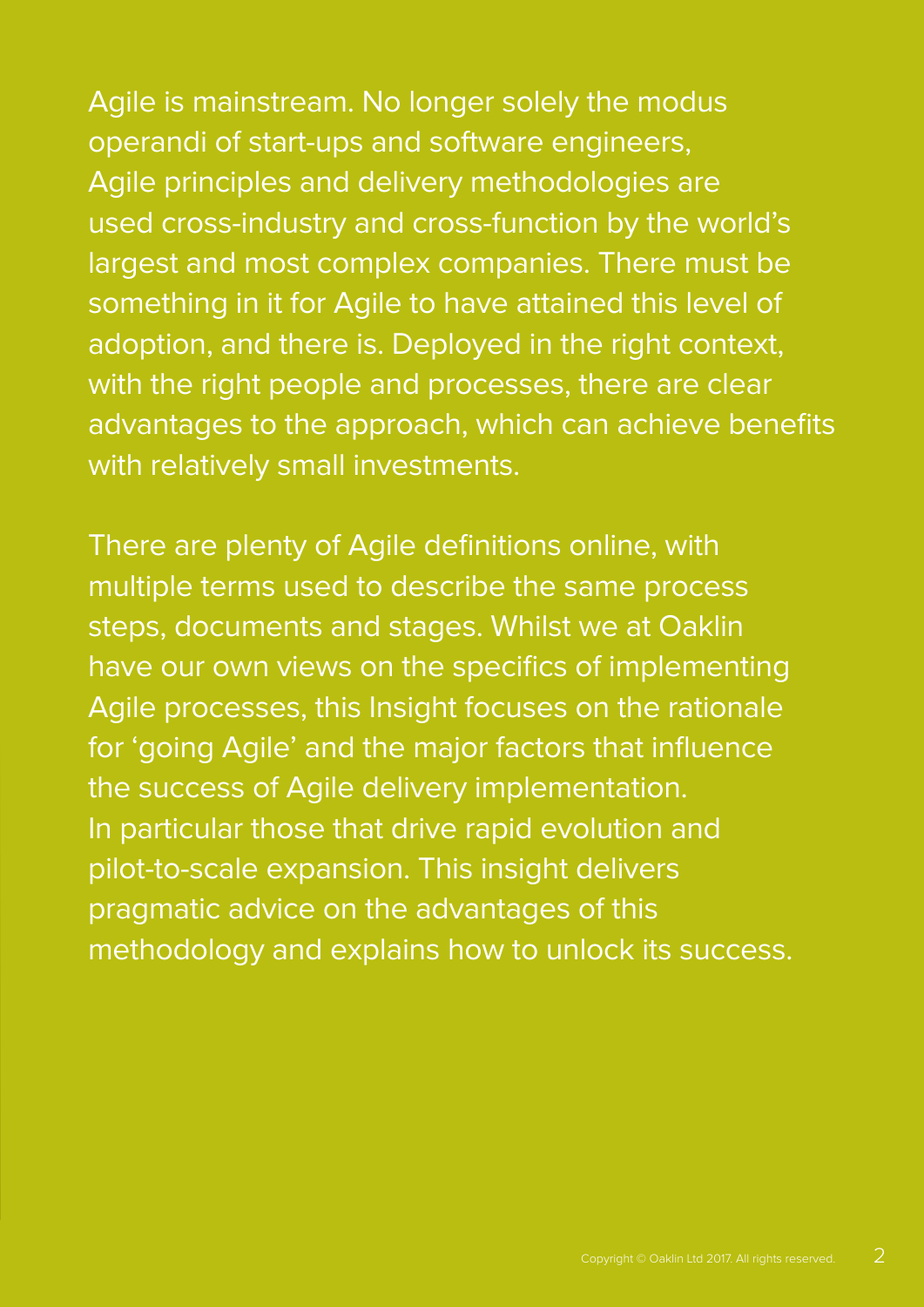### **Defining Agile**

From the outside, Agile can look, and sound, like a cult: the alien lexicon; the militant certainty with which some practitioners advocate its use above all else; the 'Agile Evangelist' title with which these advocates describe themselves. This can imply a radical ideology rather than a method of completing work. Beyond the hype, the jargon and the noise, Agile is just that - a carefully considered, mature and structured way of working that aims to get teams moving at speed.

Agile is a delivery methodology centred on empowering cross-functional teams to work collaboratively through structured processes to create better output faster. Like any delivery methodology there are multiple flavours and frameworks to choose from, yet the core objectives, processes and controls remain the same.

As with every great success story, there are failures. Agile is regularly deployed badly, used in contexts and environments in which it cannot succeed, or forced upon organisations without the requisite change management needed to ensure not just execution, but acceptance and personal investment. As a consequence, we frequently encounter organisations that are not gaining the expected benefits from Agile initiatives.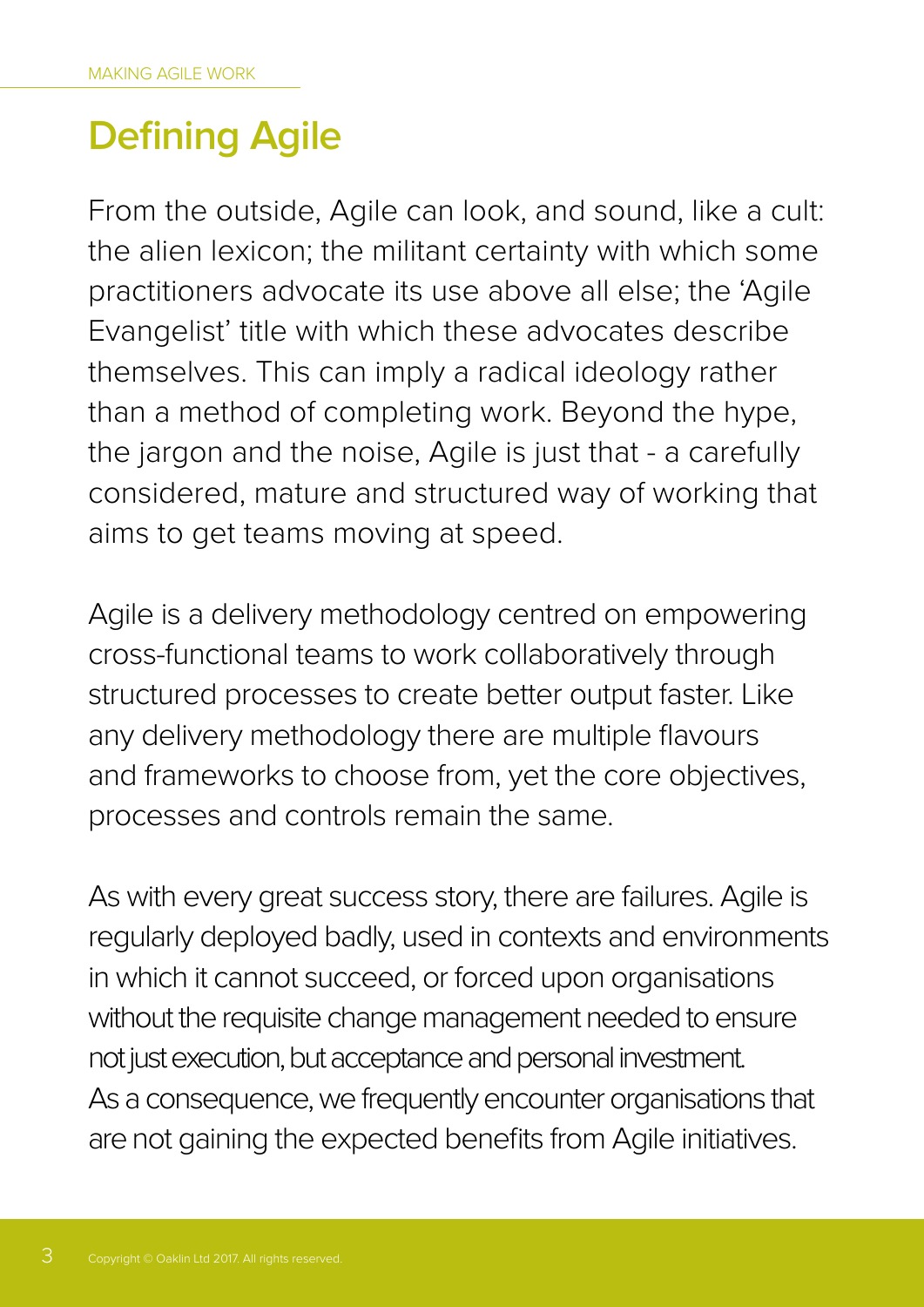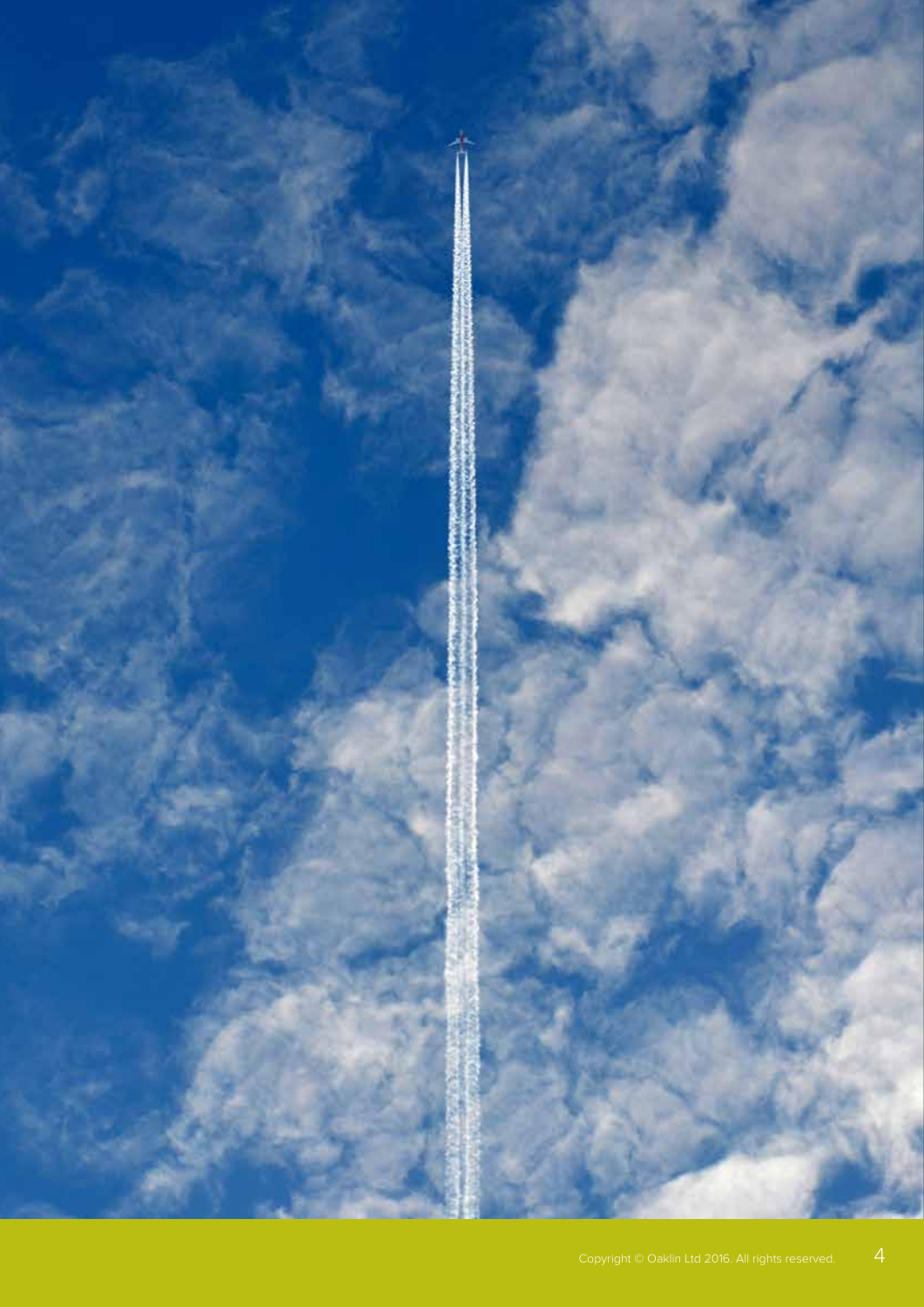## Why go Agile? Benefits of adoption

Why should any organisation deploy Agile as a methodology? The advantages associated with the iterative delivery of products, applications or processes include productivity, speed to benefit, capital investment and collaboration.

The iterative and simultaneous nature of Agile delivery drives faster product cycles, from inception through to release. The focus on output – essentially on the delivery of deployable content, and building functionality or processing capability iteratively, enables early return on investment. Provided the delivery is structured and planned well, this enables business value throughout the delivery lifecycle, rather than a single release deploying all new capabilities at the very end of the delivery process.

"Whatever failures I have known, whatever errors I have committed, whatever follies I have witnessed in private and public life have been the consequence of action without thought."

**BERNARD BARUCH**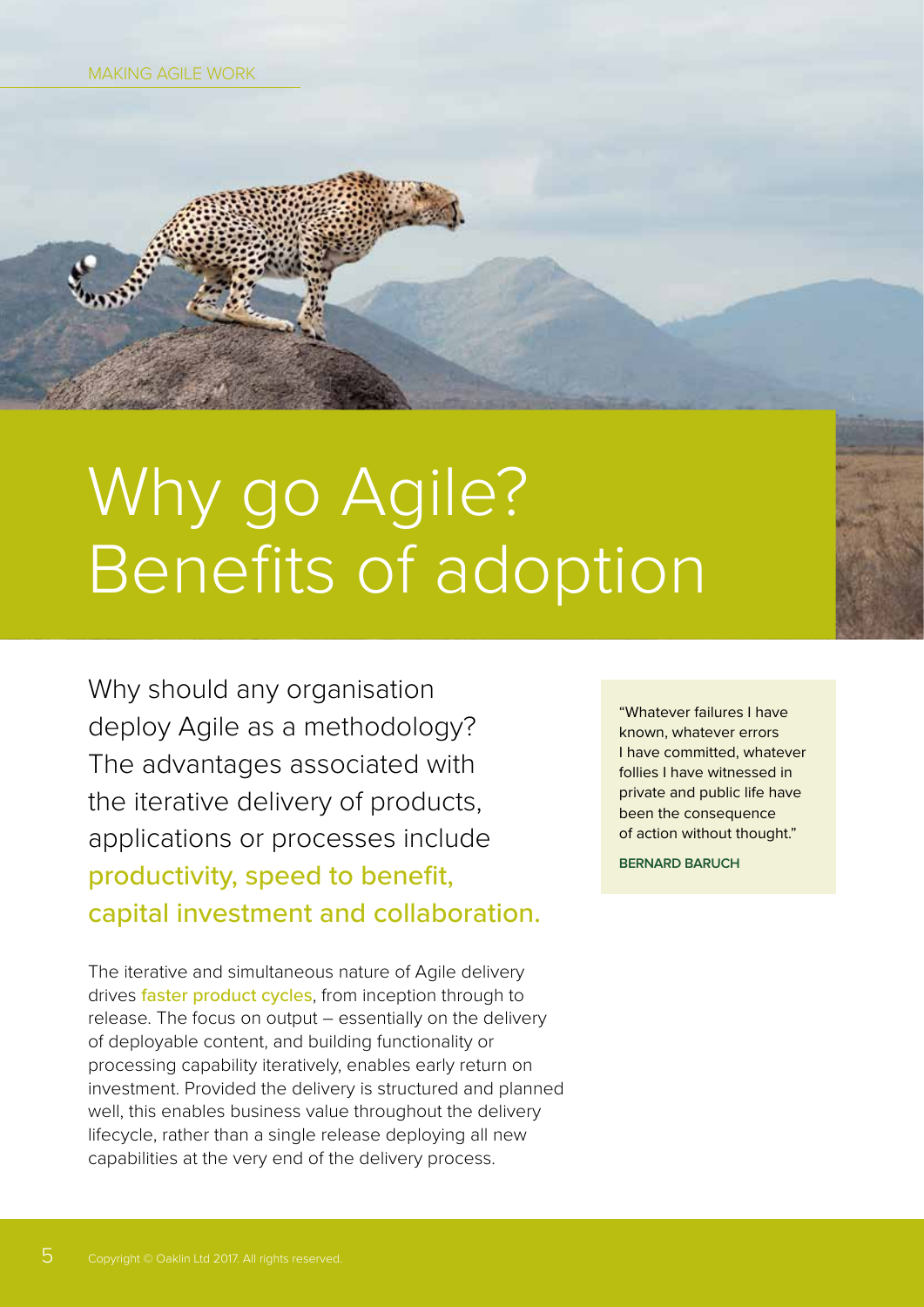### **Investment Efficiency**

The creation of useable, live products early in the delivery cycle allows the business to obtain value from investment faster than under traditional project management methods, in which the business must wait until all phases of work have been completed to receive their product. As Agile teams typically become productive and create output much faster than organisations following Waterfall delivery practices, the capital cost associated with standing up a project or delivery organisation is typically lower. Dependent on corporate capitalisation rules, the spread of Opex vs Capex can also be optimised, as post-analysis product design/ build activities occur far earlier than under a Waterfall delivery process. This can therefore provide for more even distribution of P&L cost impact across the lifetime of the delivery.

### **Business and Technology Collaboration**

Agile delivery practices, when deployed in the correct context and with the right people, create closer collaboration between technology and the business. The major advantage of this is the deeper understanding Agile team-members gain from working intensively with their counterparts, which in turn makes the delivery engine more efficient. Business Product owners and SMEs understand both the product and the delivery cycle better, leading to a greater alignment of expectation of delivery capability, both in terms of what is technically possible, and change lifecycle duration. Technology teams gain a greater understanding of business drivers, end user requirements and business/end user workflow, therein producing more accurate software, a better user experience and thus can deliver more business value per investment unit. The overall effect is a reduction in friction between demand and supply, ultimately leading to increased trust between functions within organisations.

#### **Utilisation and Productivity**

Efficient Agile teams are characterised by high utilisation and high productivity. Due to the iterative approach, all team members are required throughout the delivery cycle. They work together with continuity of personnel and a single focus on one (or several related) objectives.

#### **Flexibility and Change Response**

The close collaboration of resources, iterative production and low capital cost of Agile delivery has one final major benefit – the ability to adapt scope and schedule to accommodate inflight change. This can be done at low cost and with the ability to quickly and clearly understand the impact. Ultimately this leads to the end-product more closely matching end-user / customer requirements. Crucially, the early release of a product does not negate the ability to improve endproduct releases further down the line.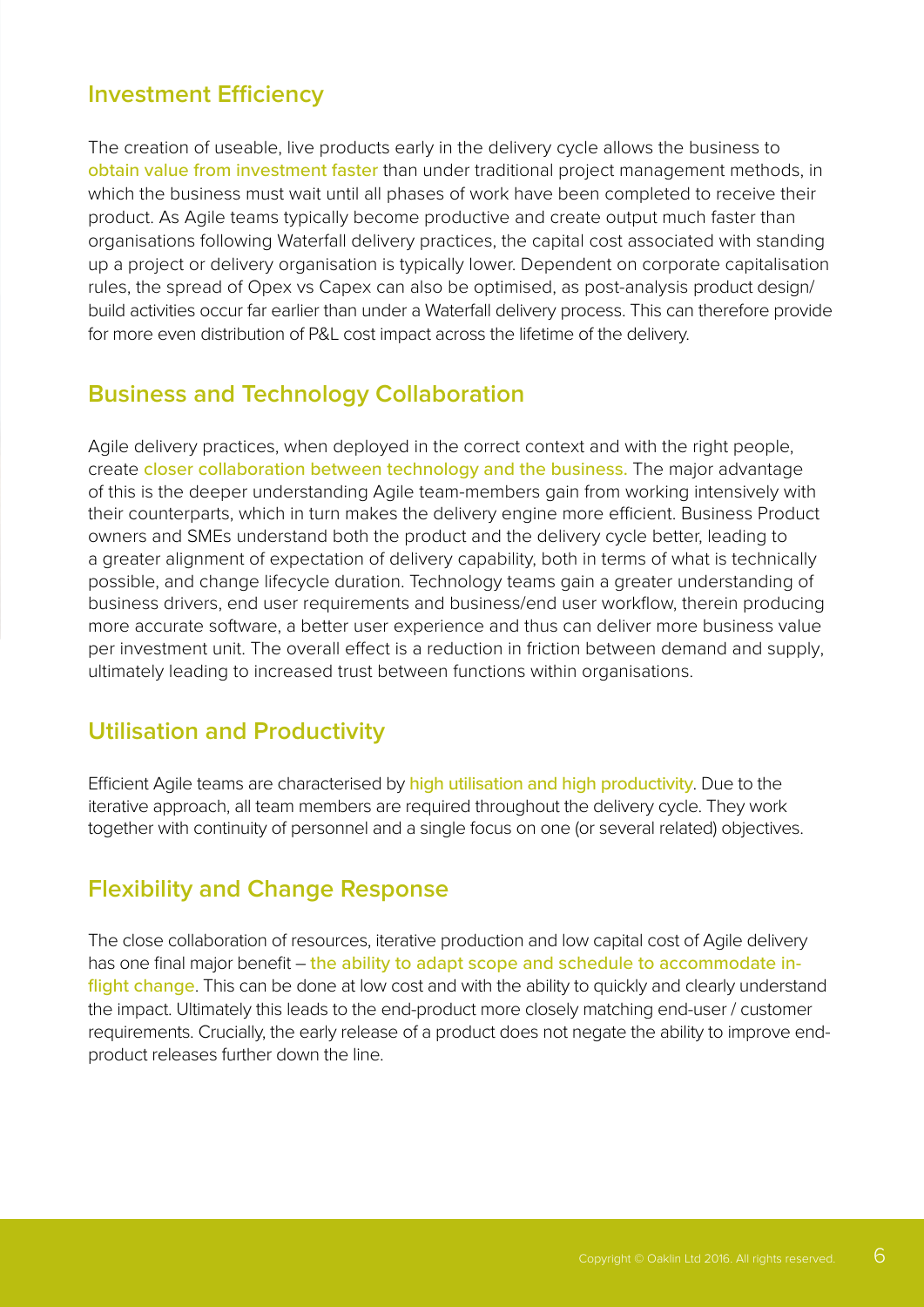### Moving to an Agile delivery mode

To unlock the benefits of an Agile delivery approach, all functions within a business need to understand the key concepts of the delivery method.

Executive Management teams need to empower the organisation to deliver on an Agile basis. This requires clarity of the Agile vision and strategy, and communication of the rationale for Agile to the wider business in order to overcome inertia and resistance. An understanding of the enablers and mentality that makes Agile successful, underpinned by process, reward and recognition of practices that support Agile delivery, is critical to embedding Agile within the business.

"It is the long history of humankind (and animal kind, too) that those who learned to collaborate and improvise most effectively have prevailed."

**CHARLES DARWIN**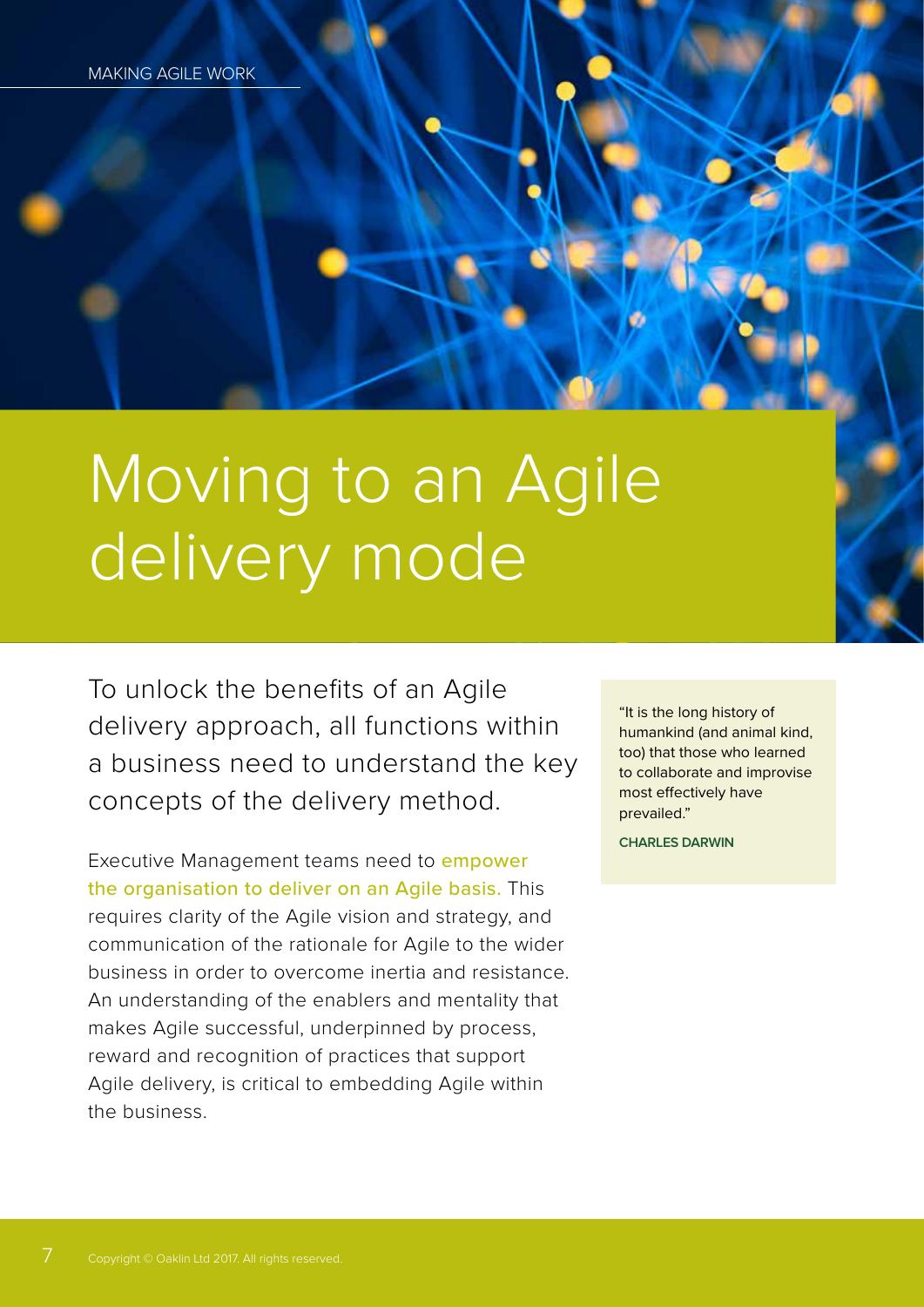Agile delivery achieves a more customer-centric approach. Customers are placed at the centre of the delivery process for the full lifecycle, and benefit from both the ability to see tangible product early, and the capability to change requirements and design in delivery without heavy change processes and costs.

To achieve this, sales-side stakeholders (clients, sales teams, customer relationship management teams) must buy into Agile delivery. The iterative plan/ design/deliver cycles mean fixed schedule/price deals should be avoided and litigated damages should be avoided unless requirements are understood at a very detailed level and fixed contractually. Additionally, commitments to dates/ functional releases should be viewed as provisional – the adaptation of scope to in-flight change, and the potential for over/under estimates per functional requirement usually results in schedule shift for the first few iterations. This is a fundamental and foundational requirement that prevents conflict during delivery arising from misplaced sales commitments and vague descriptions of the delivery process and its requirements upon the customer.

Finally, back-office functions must understand the impacts of Agile delivery on their processes and data. Procurement functions will require greater flexibility in the services they source, targeting scalable, flexible services that can be uprated or terminated with ease. Additionally, they will need to execute workflow rapidly to complete procurement requests within the accelerated timelines the delivery organisation requires. Finance will require policy changes to alter the way in which costs, assets and revenues are recorded based on a changed delivery model. In addition, changes to delivery structures and processes may mean changes to Capitalisation rules, or changes to the application of those rules. Human Resources departments will need to change their performance management policies, and reflect new resource requirements for skills/knowledge in their recruitment practices.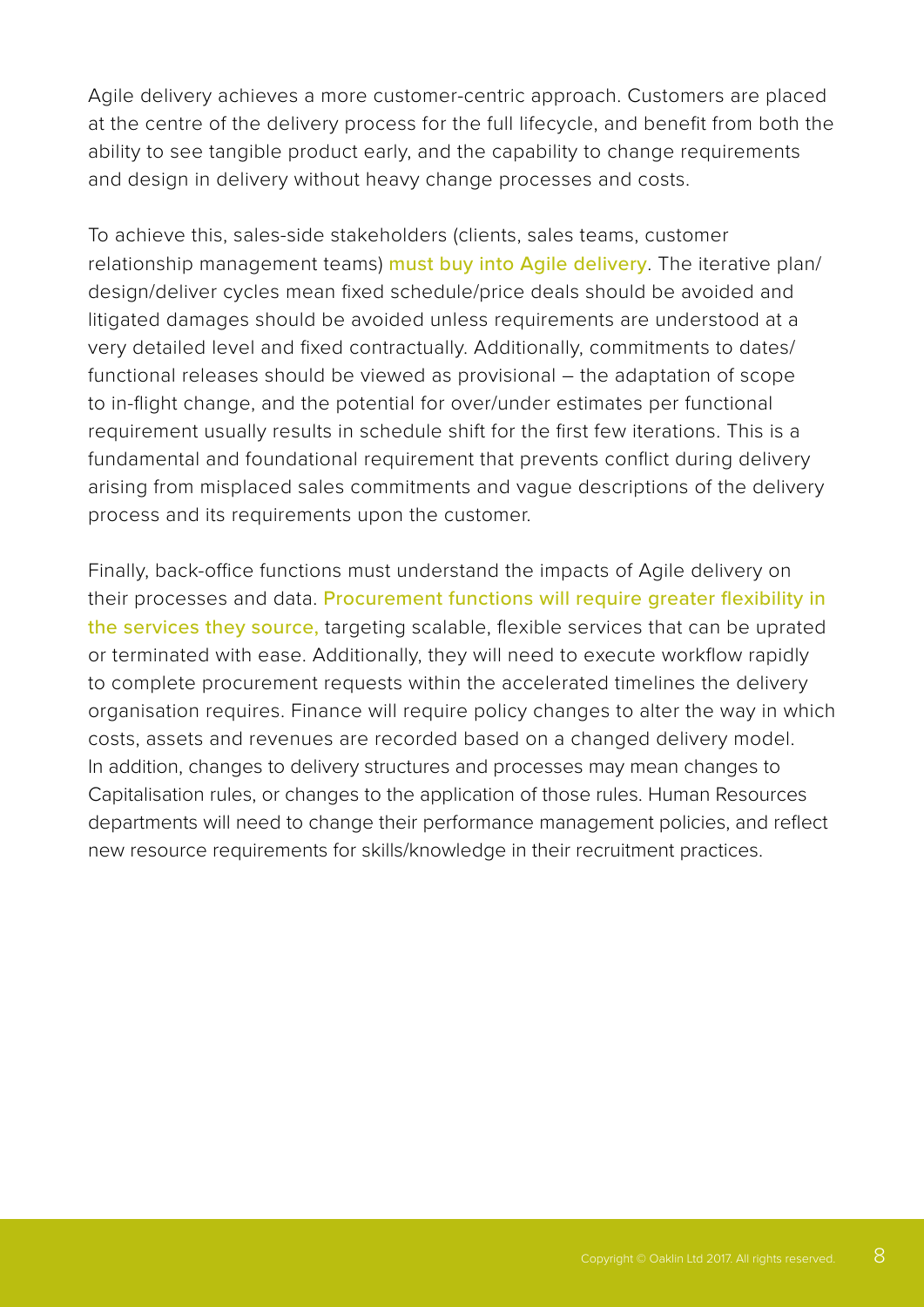### Making Agile work: success factors

Agile is like any other initiative; it requires planning and preparation to be successful. We have grouped the components critical to a successful Agile delivery organisation into four themes.

Without each component fully deployed and tuned to operate seamlessly on an integrated basis, the risk of technical, functional or process problems, unwarranted outside intervention or poor quality/inaccurate results increases.

#### Strong leadership and deep content knowledge

Agile delivery relies on leaders with strong skills and knowledge of both "Design, Build, Test" functions combined with the environment the product is being delivered into. This includes the user-base, the processes impacted and the underlying technology. These leaders hold together cross-functional teams with the devolved responsibility to make scope, design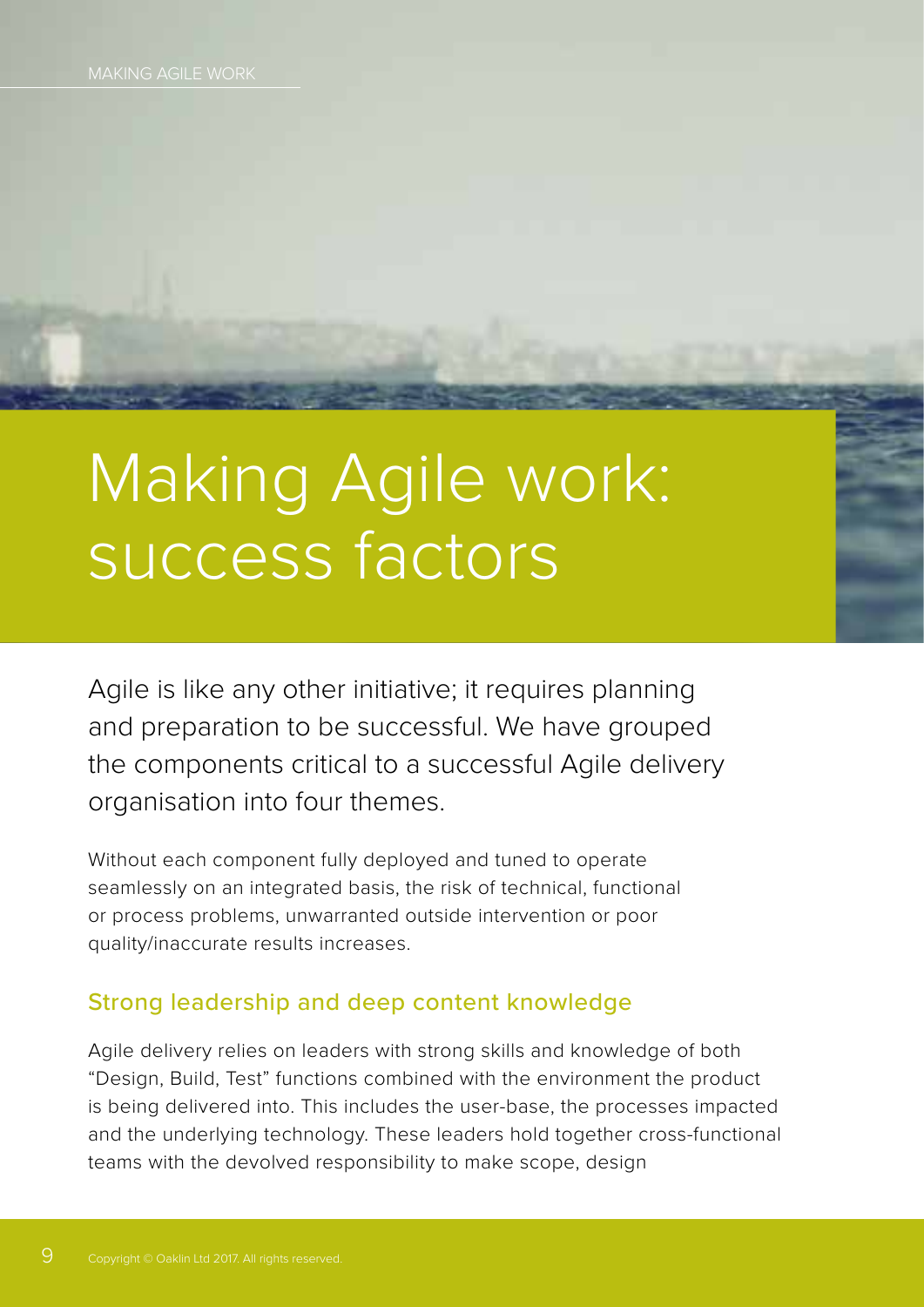

and architectural decisions. They should be supplemented by knowledgeable, trained, experienced people that understand the objective, requirements, technology and delivery process.

### Process Rigour

A strong Agile team executes against detailed, comprehensive processes. Successful Agile execution depends on clear, precise workflows and teams that execute predictably based on various event triggers. Continuous handover between sub-teams (product, technology, QA) requires rigorous process adherence to prevent content falling through the gaps. The tracking of events and status provides a multitude of data points that allow detailed internal analysis of performance and tuning of delivery within the lifecycle.

Agile teams that don't adhere to processes quickly lose control of their delivery. This causes multiple issues across prioritisation of work, reporting, planning and productivity. The ultimate consequences of poor process rigour are missed commitments, extended timelines, substandard quality and increase cost.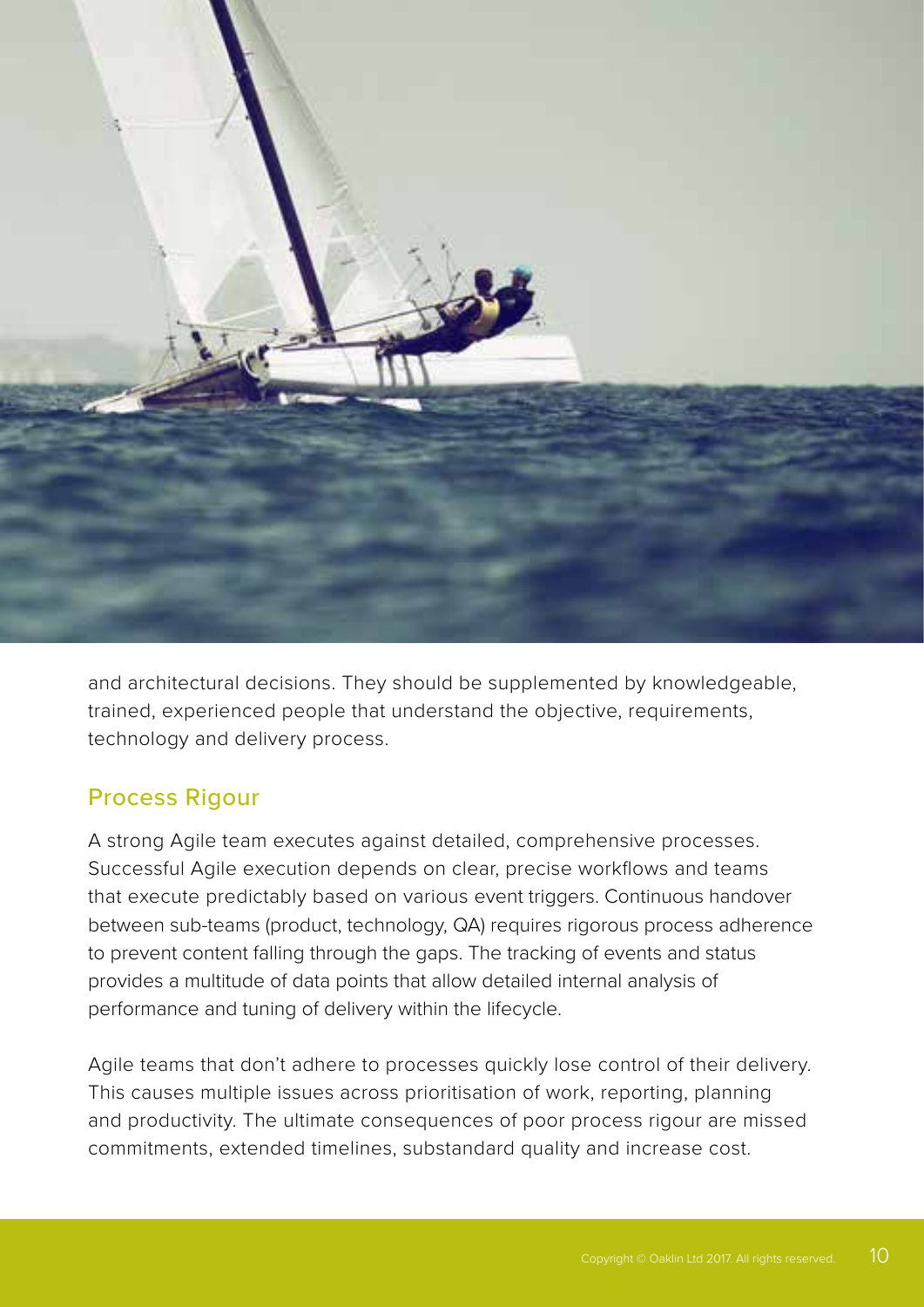#### Embedding delivery tools to manage workflow

As Agile adoption has permeated delivery organisations, more advanced applications have emerged to provide integrated, configurable processes for delivery and technology management. Delivery tools automate workflow between individuals, teams and steps, manage quality assurance check processes and capture content for collaboration purposes. They also automate analytics, providing detailed, multi-dimensional reporting for status reporting, performance management and process improvement that can be produced on-demand in real-time. Advanced Agile teams have integrated these process management tools into Software Code Management (SCM) tools that enable automated checking, compilation and promotion of code packages between environments based on workflow triggers in process management tools. This controls quality, integrity and visibility of status across multiple application levels.

### Effective Governance

The final of the four critical success factors is a governance and management structure that understands the process, and therefore understands reporting and metrics in the context of Agile. In addition, governance and management forums should match their frequency of occurrence to Agile project timelines, to ensure reporting is aligned to completion of iterations. This enables constructive communication with senior stakeholders and reduces the temptation for intervention and disruption in the day-to-day workings of the team. This also ensures disruption is limited to those situations in which performance improvement is definitely required.

One of the major issues we often see is the extension of an inefficient Agile project to include additional iterations to deliver original or additional scope. This frequently increases cost and does material damage to the business case. In these instances, the governance structure should have recognised the issue early and taken corrective action through any of the scope/resource/budget/schedule/priority levers available to the leadership team. Effective Agile governance structures ensure issues are identified early, communicated to the relevant stakeholders and managed proactively until resolved. The delivery advantages of the Agile methodology, when properly implemented, comprise the ability to design, build, test and deploy rapidly through a predictable, tightly managed process. Projects should be able to deliver quality and accuracy, and rapidly assess and forecast the impact of in-flight change and respond positively and proactively.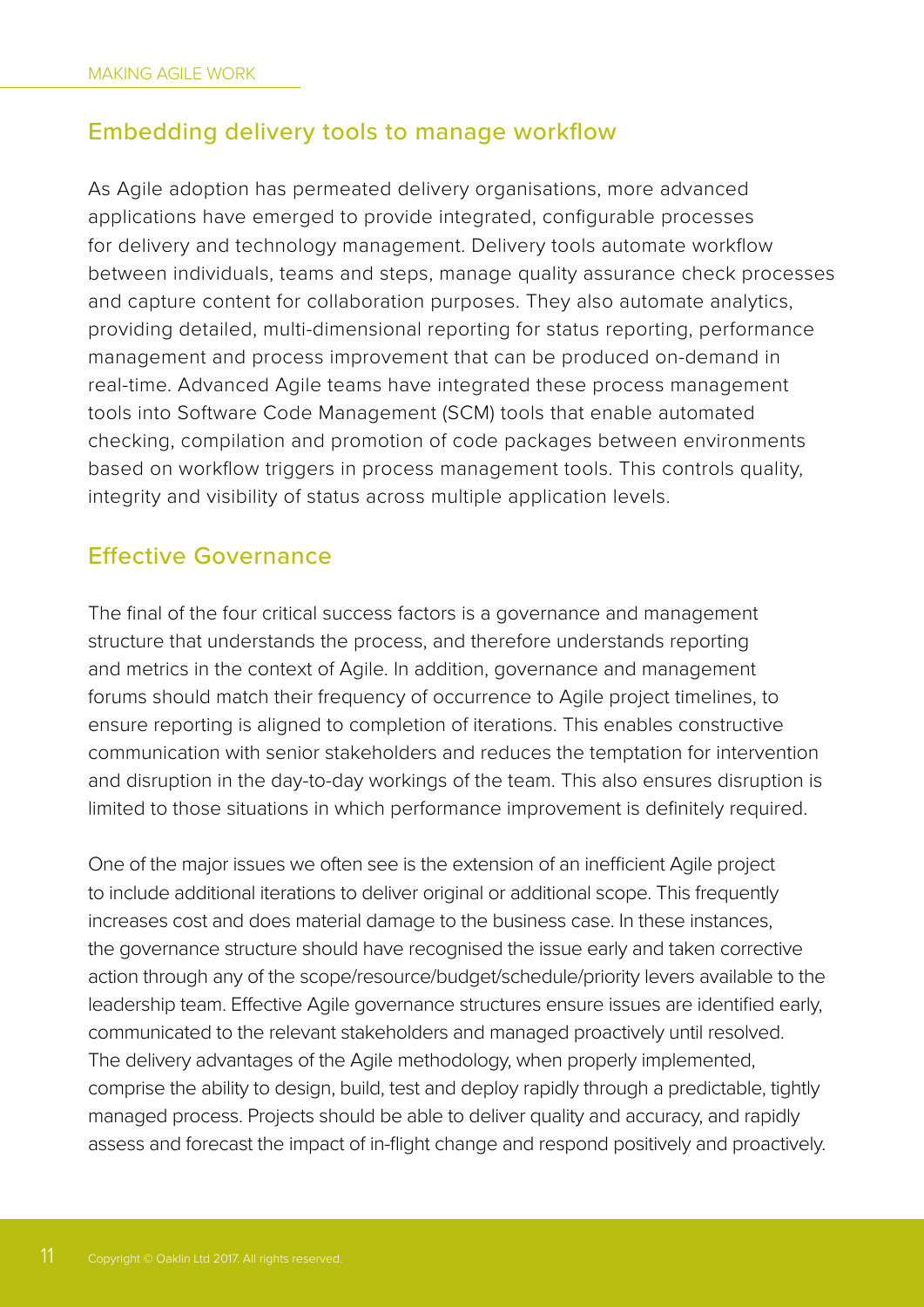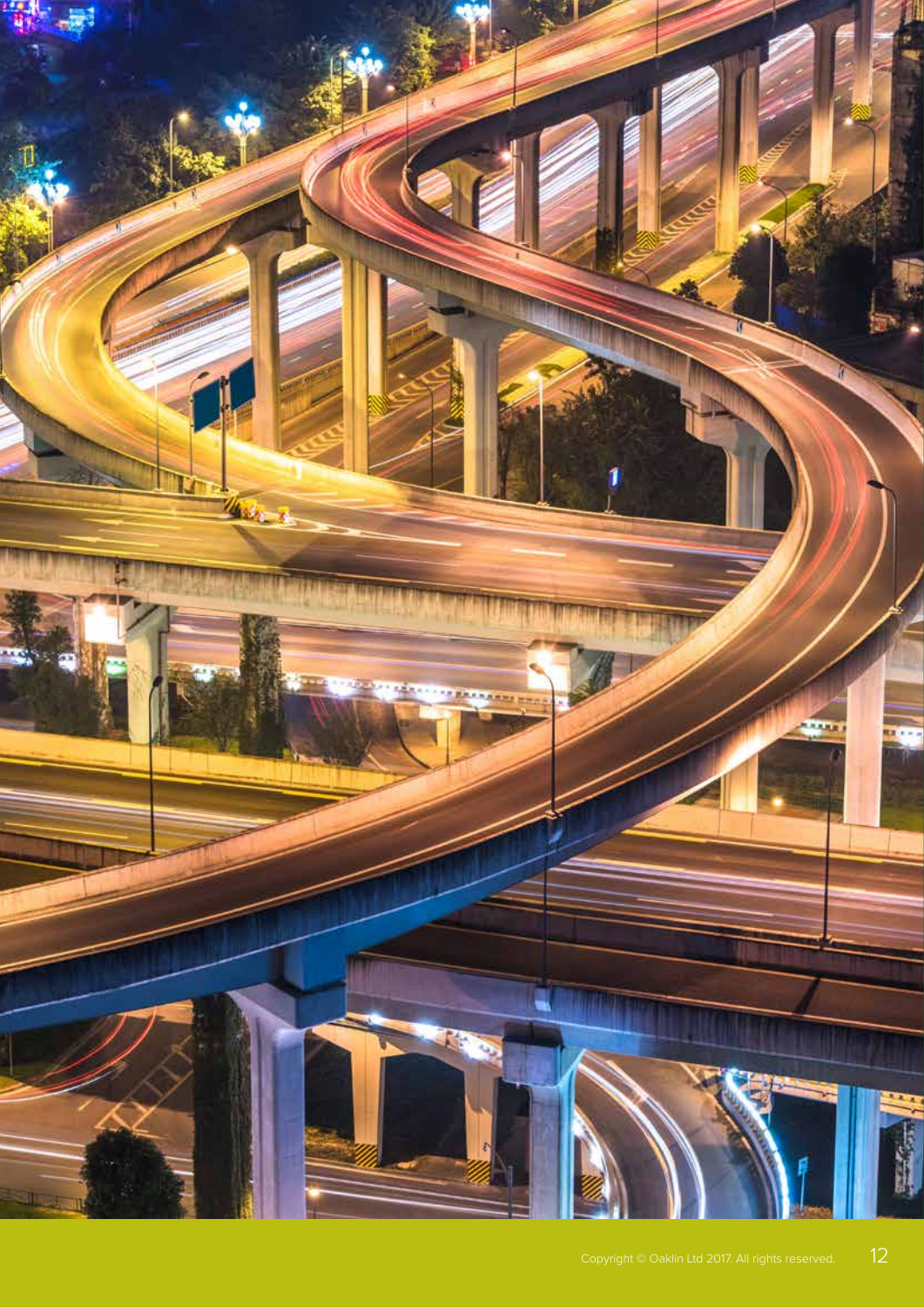### **Conclusion**

This Insight should not be interpreted as presenting Agile as an easily achievable panacea. It is intended to deliver pragmatic insight into the advantages of using this capability and how to unlock its success, rather than to dispel the myths surrounding Agile. Agile requires careful design and front-end investment in people, processes and technology to unlock benefits. It also requires buy-in and understanding from the business functions that need to integrate and collaborate with an Agile delivery team. Context is critical to success, and therefore selecting projects to 'run' Agile based on the fulfilment of a set of defined criteria is important - there are many scenarios in which Agile is an inappropriate methodology.

Agile is an important contemporary tool within the wider suite of delivery capabilities that a business can use to achieve specific goals. With the right execution components in place, and supported by strong, educated business and technology functions, an adaptive, iterative and evolutionary delivery model creates tangible value for the business.

When implemented effectively in the correct context, there are tangible and intangible benefits associated with implementing an Agile capability. Tangibly, cost and margin benefits can be measured and realised, as can quality, release speed and productivity. Customer satisfaction and internal morale are more subjective values, but can also be measured to understand improvement over time.

Collaboration between technology and the business is difficult to measure, but closer collaboration generally manifests itself in improvements in the performance indicators mentioned previously. The devolved decision-making required within an Agile delivery methodology drives ownership and typically increases motivation amongst team members. The higher level of responsibility Agile teams must accept (versus phase/workstream-specific Waterfall teams) also creates consistent self-management and leadership learning opportunities.

Finally, there are transferable knowledge, process and work management advantages that can be built into other non-Agile business and technology delivery processes. Strong workflow management, granular process management, a focus on performance analytics and lean thinking are all beneficial when deployed within Waterfall and business process execution environments.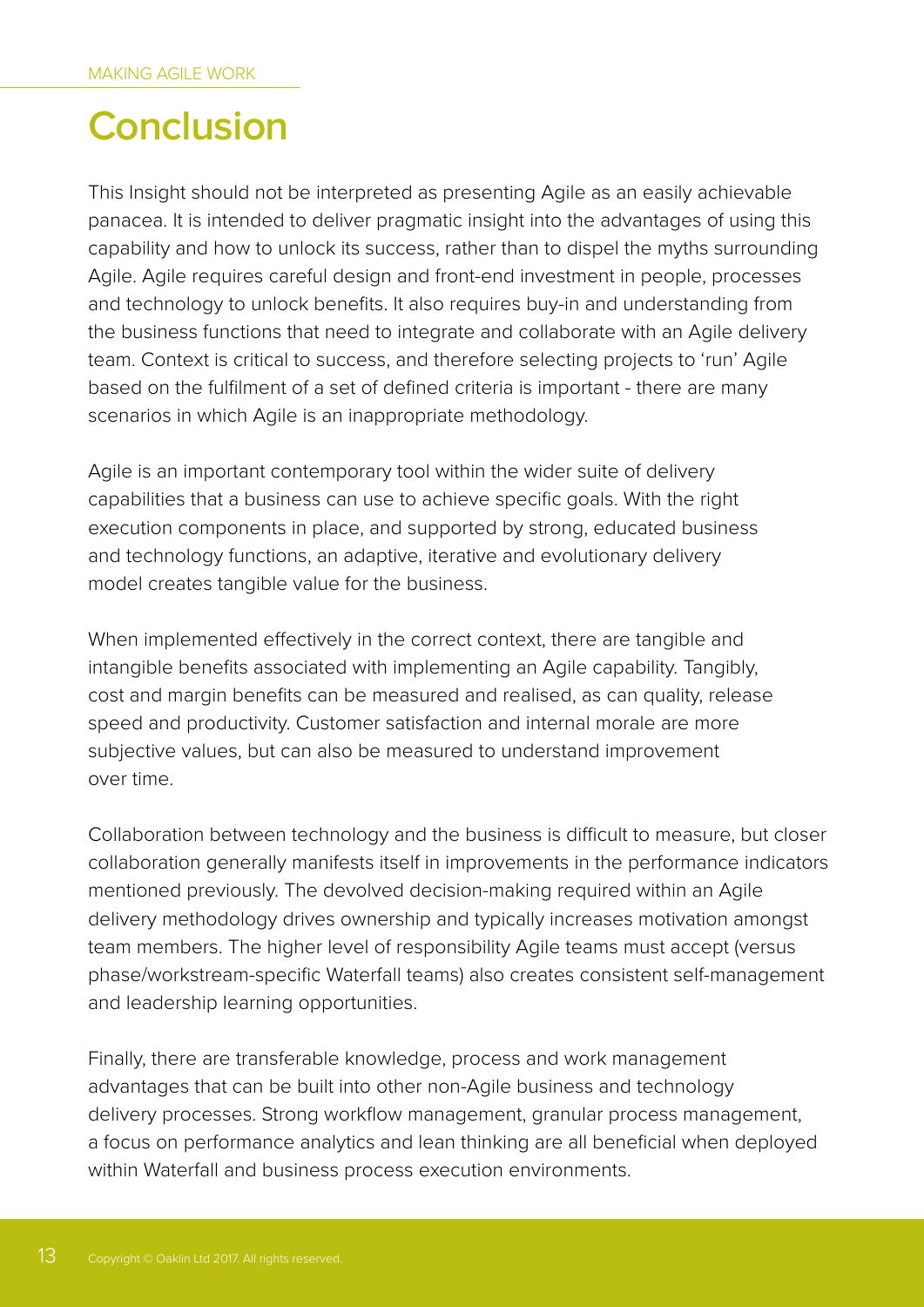